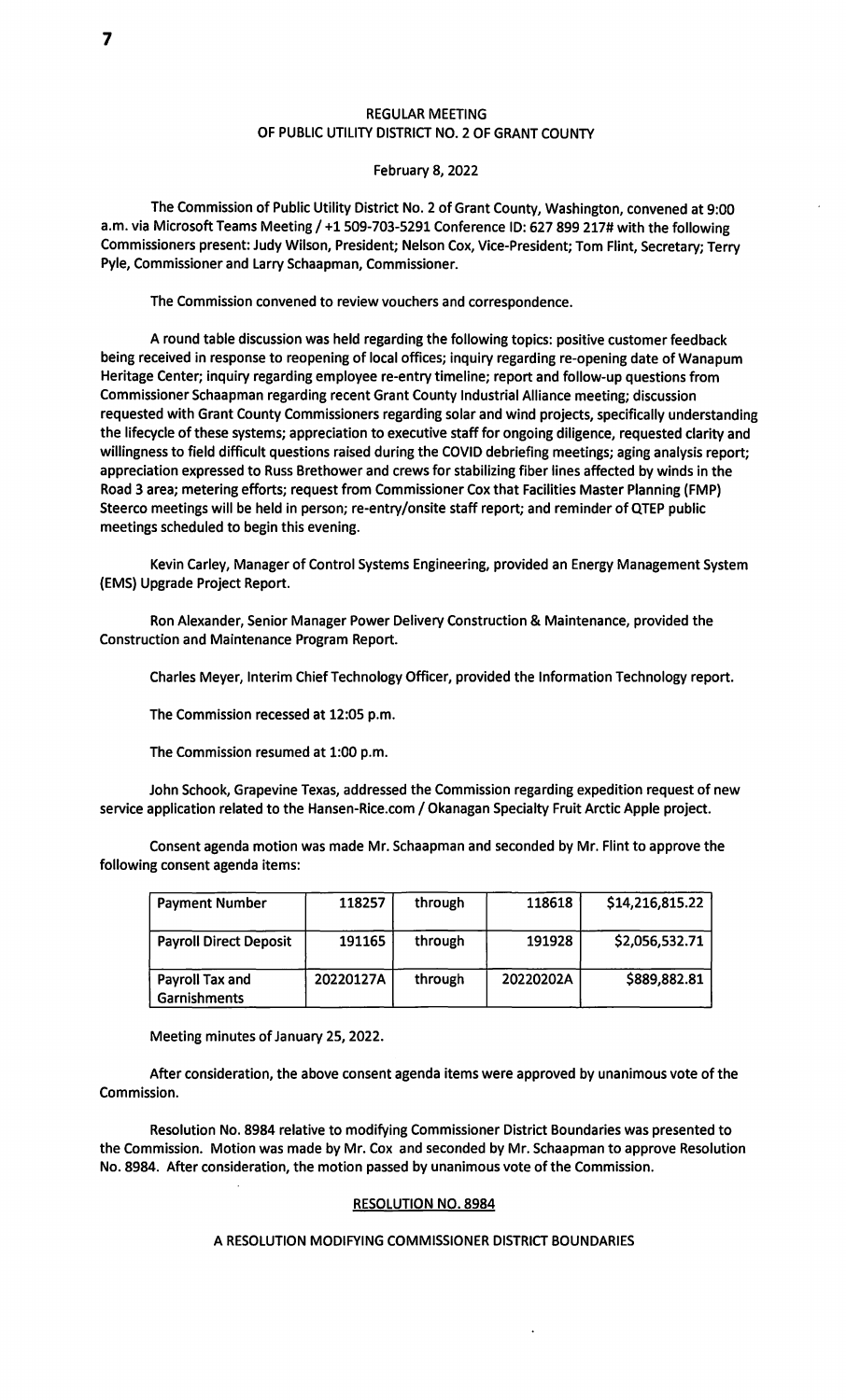#### Recitals

- 1. On January 11, 2022 Grant PUD held a public hearing on redistricting as required by law; and
- 2. Pursuant to RCW 54.12.010, notice of public hearing was published for two weeks prior to the public hearing date;
- 3. The Grant PUD Commission has considered and relied upon the population information from the most recent federal decennial census and taken into account the redistricting requirements of RCW 54.12.010 and RCW 29A.76.010; and
- 4. The Grant PUD Commission is of the opinion that the attached redistricting plan is consistent with the requirements of the aforesaid statutes and in Grant PUD's best interests.

### NOW, THEREFORE, BE IT RESOLVED THAT:

Section 1. Effective immediately, the boundaries of Commissioner Districts 1, 2, and 3 are hereby adjusted as more particularly shown on the map attached hereto as Exhibit A and as legally described in Exhibit B by this reference made a part hereof.

Section 2. Grant PUD At-Large boundaries shall remain unchanged and are currently on file in both the Grant PUD and Grant County Election Office records.

PASSED AND APPROVED by the Commission of Public Utility District No. 2 of Grant County, Washington, this 8<sup>th</sup> day of February 2022.

Resolution No. 8985 relative to appointing a General Manager/Chief Executive Officer was presented to the Commission. Motion was made by Mr. Cox and seconded by Mr. Flint to approve Resolution No. 8985. After consideration, the motion passed by unanimous vote of the Commission.

### RESOLUTION NO. 8985

# A RESOLUTION APPOINTING RICHARD WALLEN AS GENERAL MANAGER/CHIEF EXECUTIVE OFFICER OF GRANT PUD

### Recitals

- 1. Grant PUD's Commission is of the opinion that Richard Wallen possesses the requisite knowledge, skills, leadership, and personal qualities to serve as Grant PUD's General Manager (GM)/Chief Executive Officer (CEO); and
- 2. Mr. Wallen is willing to serve as Grant PUD GM/CEO subject to the conditions setforth below.

NOW THEREFORE, BE IT RESOLVED by the Board of Commissioners of Public Utility District No. 2 of Grant County, Washington, as follows:

Section 1. Mr. Wallen is hereby appointed as GM/CEO of Grant PUD effective February 8, 2022.

Section 2. Mr. Wallen as required by statute shall serve in the capacity of GM/CEO at the pleasure of Grant PUD's Board of Commissioners.

PASSED AND APPROVED by the Board of Commissioners of Public Utility District No. 2 of Grant County, Washington, this 8th day of February, 2022.

The Commissioners reviewed future agenda items.

The Commission calendar was reviewed.

Charles Meyer, Interim Chief Technology Officer, completed the Information Technology report.

Andrew Munro, Senior Manager of External Affairs & Communications, and Cliff Sears, Senior Policy Analyst, provided a Federal & Legislative Update report.